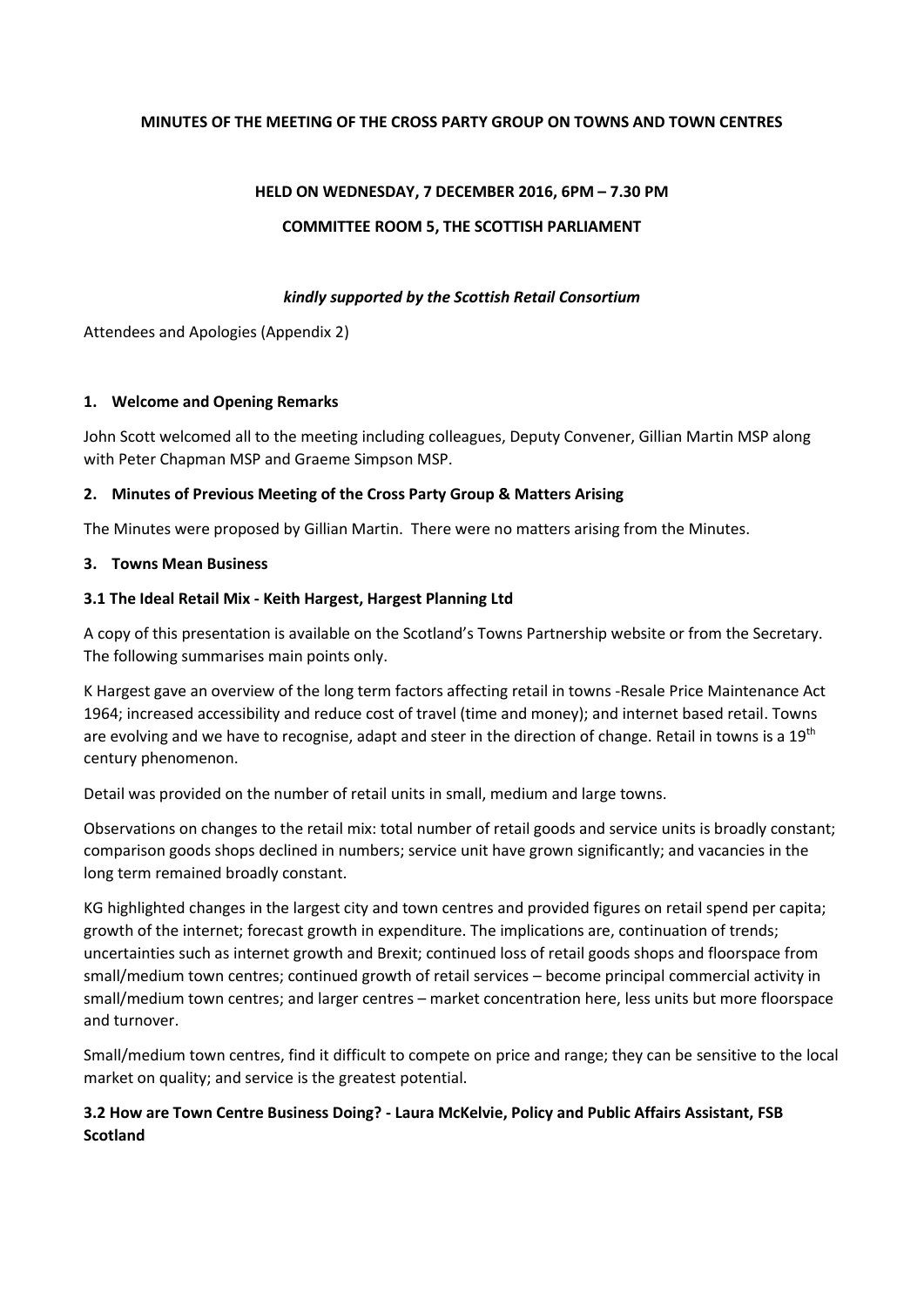A copy of this presentation is available on the Scotland's Towns Partnership website or from the Secretary. The following summarises main points only.

L McKelvie (LMcK) gave an overview of the work of FSB Scotland.

In terms of town centre business, there is presently a strong focus on communities and community development. For example, December's Small Business Saturday campaign, encourages people to shop local. As part of a drive towards this, FSB involved MSPs in their local towns. The visits highlighted the diversity, local produce and uniqueness of shopping local.

FSB calls on Scottish Government to, put local economies first; wire Scotland for the future; create the right rules for small business; help small business grow and; tax fairly and spend locally. More on this campaign at 'ibacksmallbusiness.scot'.

In February, FSB will launch an interactive map showing Scotland's self-employment hot-spots detailing the proportion of people who work for themselves in 479 Scottish towns, cities and suburbs. Examples of business profiles were cited from Aberdeen and Orkney.

# **3.3 Retail, High Streets and Transformational Change - Ewan MacDonald-Russell, Head of Policy and External Affairs, Scottish Retail Consortium**

A copy of this presentation is available on the Scotland's Towns Partnership website or from the Secretary. The following summarises main points only.

E MacDonald-Russell showed stats on sales, vacancy and footfall.

Shop prices have fallen for 43 months. November Shop Price Index -1.7%. The driver is fierce competition and online, but also low commodity prices and value of sterling, especially recently.

How are people shopping? – The shift to online continues: a challenge in providing a seamless multi-channel proposition; people take fewer shopping trips but are prepare to travel further to make a day of it; and the immediacy of online shopping and advancement of supply chain technology means products are easily available at short notice, leading to shoppers having no need to buy in advance.

Online food sales make up 22%, 12-month average growth, 10.8%, overall online penetration 15%. Online shopping increasingly done through mobile phones rather than desktop. More than 50% of hits on retailers' websites are from mobile phones.

What effect is public policy having? – Cost to consumers is a priority; government policy is increasing the cost of people and property, for example, business rates and large business supplement, apprenticeship levy and costs of employment. Future issues are Brexit and productivity and innovation.

Final Thoughts – The retail industry is going through enormous change; trading conditions are very competitive; economic challenges in 2017 changing high streets significantly as a consequence; and public policy needs to evolve in response to these pressures.

# **3.4 Shopping Centres: Working Together with Communities and Town Centres – Alexander Nicoll, Corporate Responsibility Director, Intu Properties Plc**

There are no slides available for this presentation.

Customers expect more, quicker, better and good value. Working together is key, be it a shopping centre, shops, markets – you need to work together. Technology doesn't stand still – the customer is more impatient - retail need to keep up.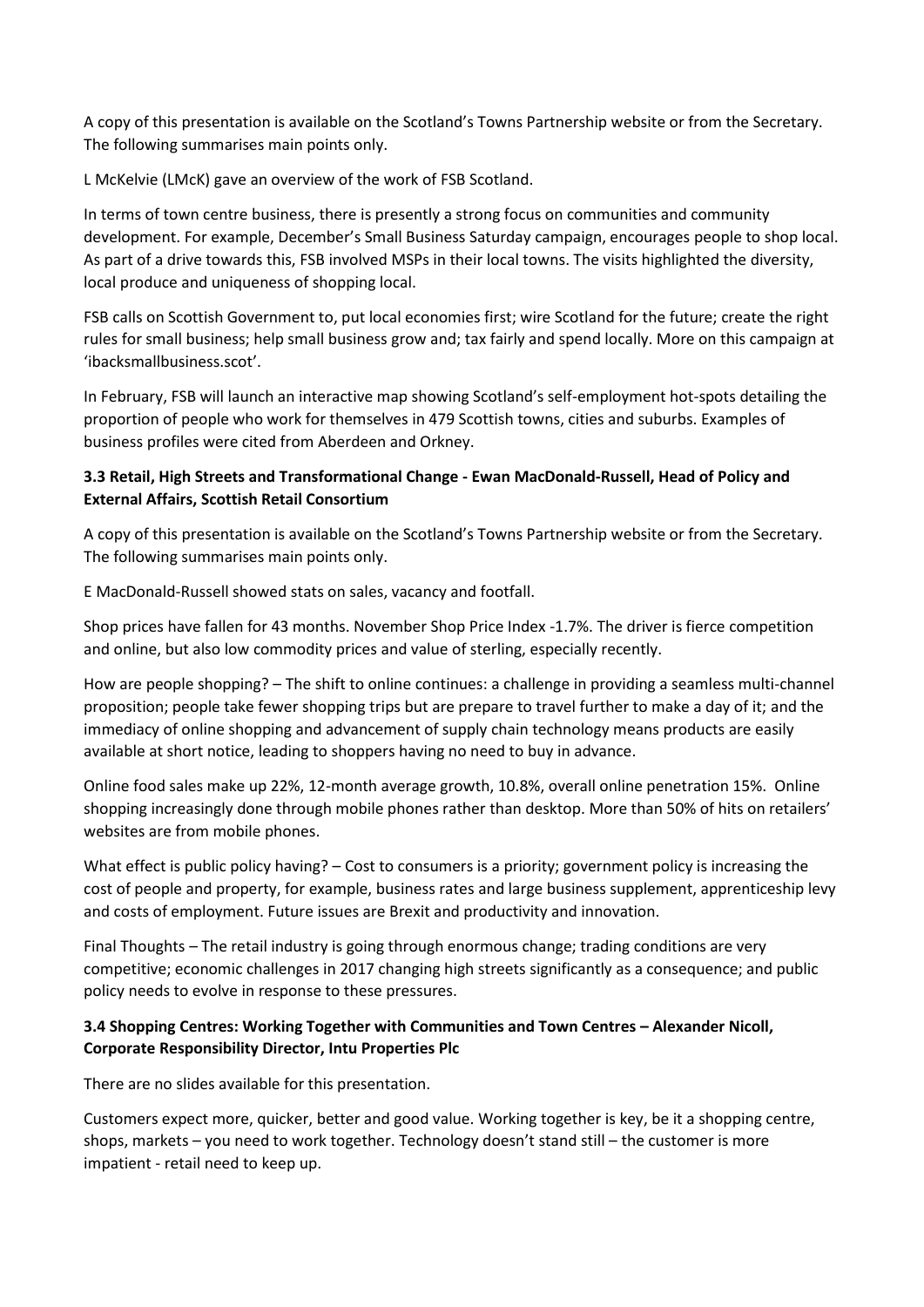No town has been around forever, communities change. Braehead has a positive footprint - employing local people; being a successful business and attracting global and local retailers; and engagement with local college sees them employing nearly 5% in local area and still reaching out to employ apprentices and create work experience opportunities. You have to make relationships. We still operate as a country in too short term a scale. In terms of partnerships, AN was proud through ATCM to be part of the World Towns Leadership Summit with Scotland's Towns Partnership, BIDs Scotland and International Downtown Association.

ATCM has a Purple Flag scheme to celebrate the benefits, e.g. jobs, of evening economy and deal with some of the negative things. Intu work with Revo and the Scottish Retail Consoritum/British Retail Consortium, to deal with some of the issues that constrain e.g. business rates, bearing in mind pressure on rental levels.

More jobs could be grown if government, business and people could invest for tomorrow, today. The problem lies with Westminster – it's jam tomorrow.

The community are our employees. Intu tries to create an experiential brand that changes lives.

#### **3.5 Be Careful How you handle Charities – Phil Prentice Chief Officer Scotland's Towns Partnership**

PP introduced and welcomed Matt Kelcher from the Charity Retail Association - the latest member of STP and about to commit to staff resource in Scotland.

PP displayed a slide illustrating the economic impact of charity retail in Scotland – available from the Scotland's Towns web or the Secretary.

#### **3.6 Discussion**

John Scott asked if the planning system is fit for purpose. Keith Hargest (KH) expressed a personal view that the planning review that took place is tinkering around edges. There are basic conflicts about speed and efficiency , decision making time, especially when comes to town centres. The policy is never really challenged. Alexander Nicoll (AN)added that often others' interests unfairly represented can affect the planning outcome adversely, to avoid harming own business interests.

Ewan MacDonald-Russell (EM-R) suggested these changes needed to happen a decade ago.

Phil Prentice (PP) commented that we heard a lot about retail but it would be interesting to know about trends in non-retail small businesses. Some hubs create activity other than retail.

On Leigh Sparks' point on lessons for digital engagement, EM-R said level of infrastructure being variable means it's easier in big places where 4G or big retailers who can offer the right digital in-store provision. Other areas can be patchy. AN added that Intu took a decision to digitally enable their entire estate. Important to cover how people can opt out, offer their rights etc. so they are not disturbed. Important to bring people the benefits of technology whilst not leaving others behind.

Jack Duffy (JD), Town Centre Activities, North Lanarkshire mentioned there is free WiFi in six North Lanarkshire towns, with security cameras being the access points. An issue is that retailers themselves are not digital savvy. PP added that digital is one of key action areas in the Town Centre Action Plan and STP has been looking at what this means in the town centre. There has been a dive towards a proliferation of provision in towns which hasn't necessarily been best practice. The skills provision is critical. A report on best practice guidance will be provided by STP in the New Year. JD added, each town has a platform for retailers to share offers with consumers. AN highlighted that future technology such as virtual reality goggles will change the need for large space units e.g. DFS furniture allow you to view furniture on VR goggles. EM-R emphasised that amazing customer service and local relationships are still required in smaller places even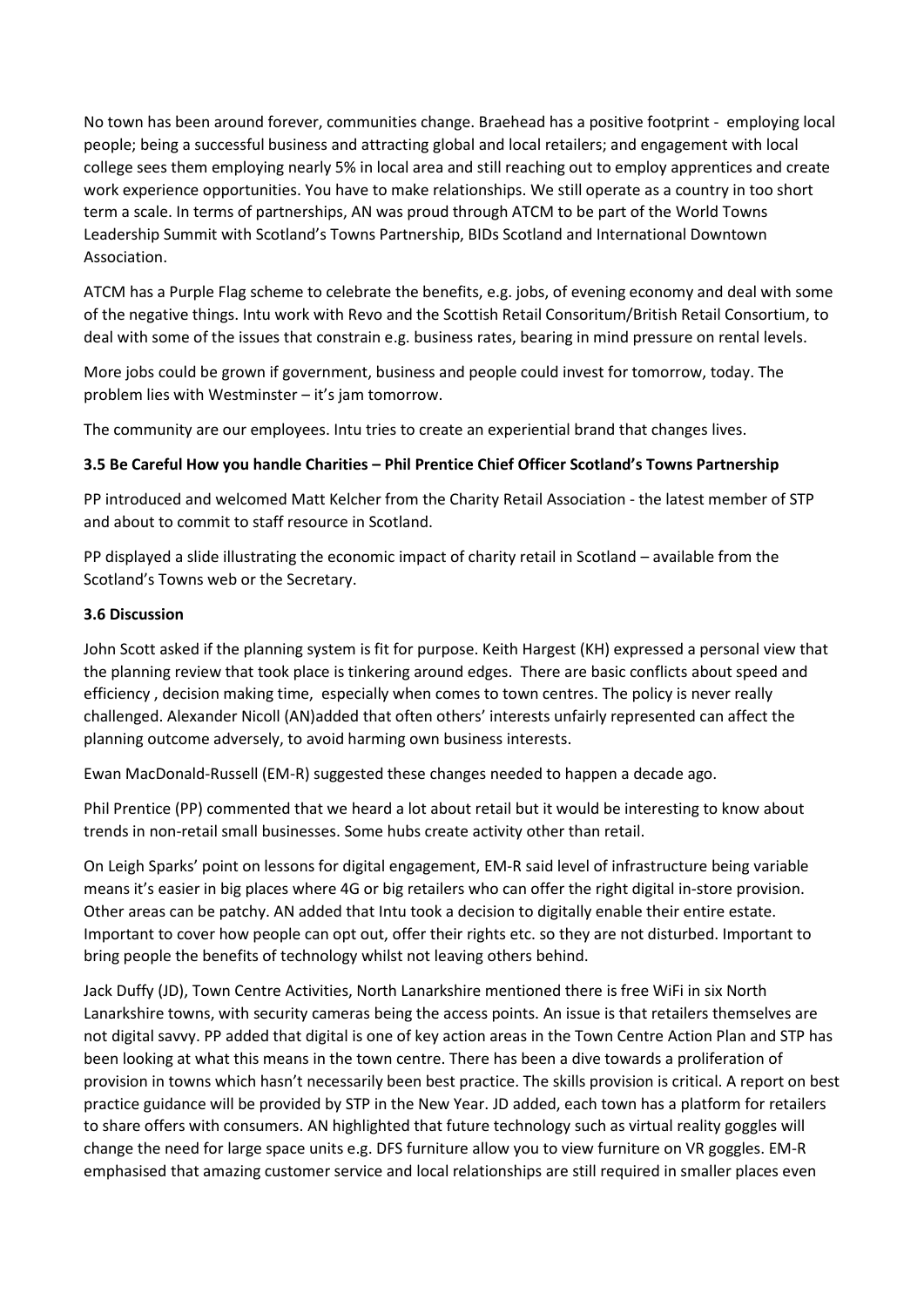with digital. Leigh Brown noted that we talked about changes in the high street and asked about the importance of a manager in the town or BID area to manage the change process. AN agreed this is essential. Good place management needn't be cost heavy. You need people to get people talking. We need more of them. KH stressed that we must think of a town centre as a whole place.

James Trolland asked what will be the new industrial policy – will it be digitally based; how does Scotland embrace that and what are the jobs? Robert Singer responded saying, creativity will be the future industrial policy. PP agreed, saying there will be a shift – also in house building. EM-R does think we need to position Scotland correctly. LMcK echoed EM-R's view, adding, we are training young people for jobs that don't exist.

Cllr Ian Ferguson mentioned that his town has missed out on an important improvement through a planning decision. How can the Town Centre First message get to planners? PP responded, saying the policy is at the start of its journey - councils are signed up, private sector such as Abellio, and with Carnegie being the first of the third sector. We'll lose some battles but it is starting to embed. KH mentioned that in the Fife Plan, the policy has a narrower in scope than the government TCAP. In terms of planning, it's used narrowly in a sequential vote.

AN commented that three years ago Intu's digital department employed eight – it now employs over 100 and the majority of employees are young people. Coffee has changed the jobs market too. Education – referencing Retail Gold in England – acknowledged that young people who didn't want FE/HE, want to work. Intu now partnering with colleagues to share employability skills and then offer work at their shopping centres. There's a lot of opportunity for small business to add high value to town centres with technology like VR.

### **4. Town Centre Action Plan Update – Phil Prentice, Chief Officer, Scotland's Towns Partnership**

With the demonstration phase coming to an end, Scottish Government has taken the evidence and an evaluation will be published in quarter 1 next year. STP will issue widely to demonstrate progress.

Last night in Scotland, Lochgelly won Most Improved Town.

Next year is the year of History, Heritage and Archaeology, so an opportunity to get involved.

#### **5. Any Other Competent Business**

There was no other business raised.

#### **6. Date of Next Meeting**

The next meeting will take place in Committee Room 2 on, Wednesday, 8<sup>th</sup> March from 12:30 - 14:00. The theme to be discussed is Digital Towns.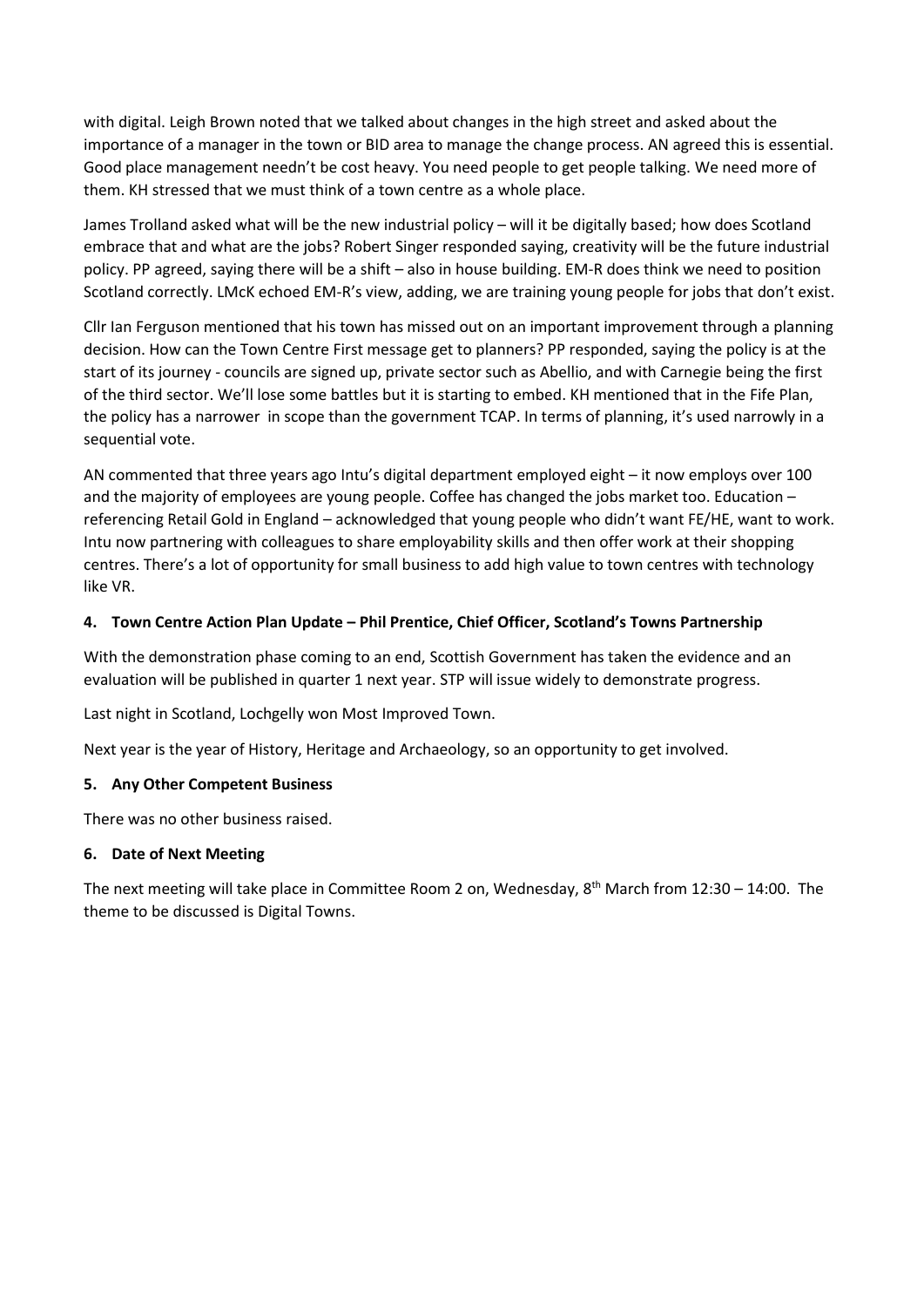#### **APPENDIX 1 – RECORD OF 7TH DECEMBER 2016 AGENDA**

### **Cross Party Group on Towns and Town Centres**

18:00 – 19:30, Wednesday,  $7<sup>th</sup>$  December 2016 Committee Room 5, Scottish Parliament

### **Agenda**

# *'Towns Mean Business'*

*Refreshments kindly supported by the Scottish Retail Consortium*

| 17:45 | Meet in Parliament reception area                                                                    |
|-------|------------------------------------------------------------------------------------------------------|
| 18:00 | Refreshments                                                                                         |
| 18:10 | Welcome and Opening Remarks - John Scott MSP, Convener                                               |
| 18:15 | Minutes of Previous Meeting of the Cross Party Group & Matters<br>Arising - John Scott MSP, Convener |

### Towns Mean Business

- 18:20 The Ideal Retail Mix Keith Hargest, Hargest Planning Ltd
- 18:30 How are Town Centre Businesses Doing? Laura McKelvie, Policy and Public Affairs Assistant, FSB Scotland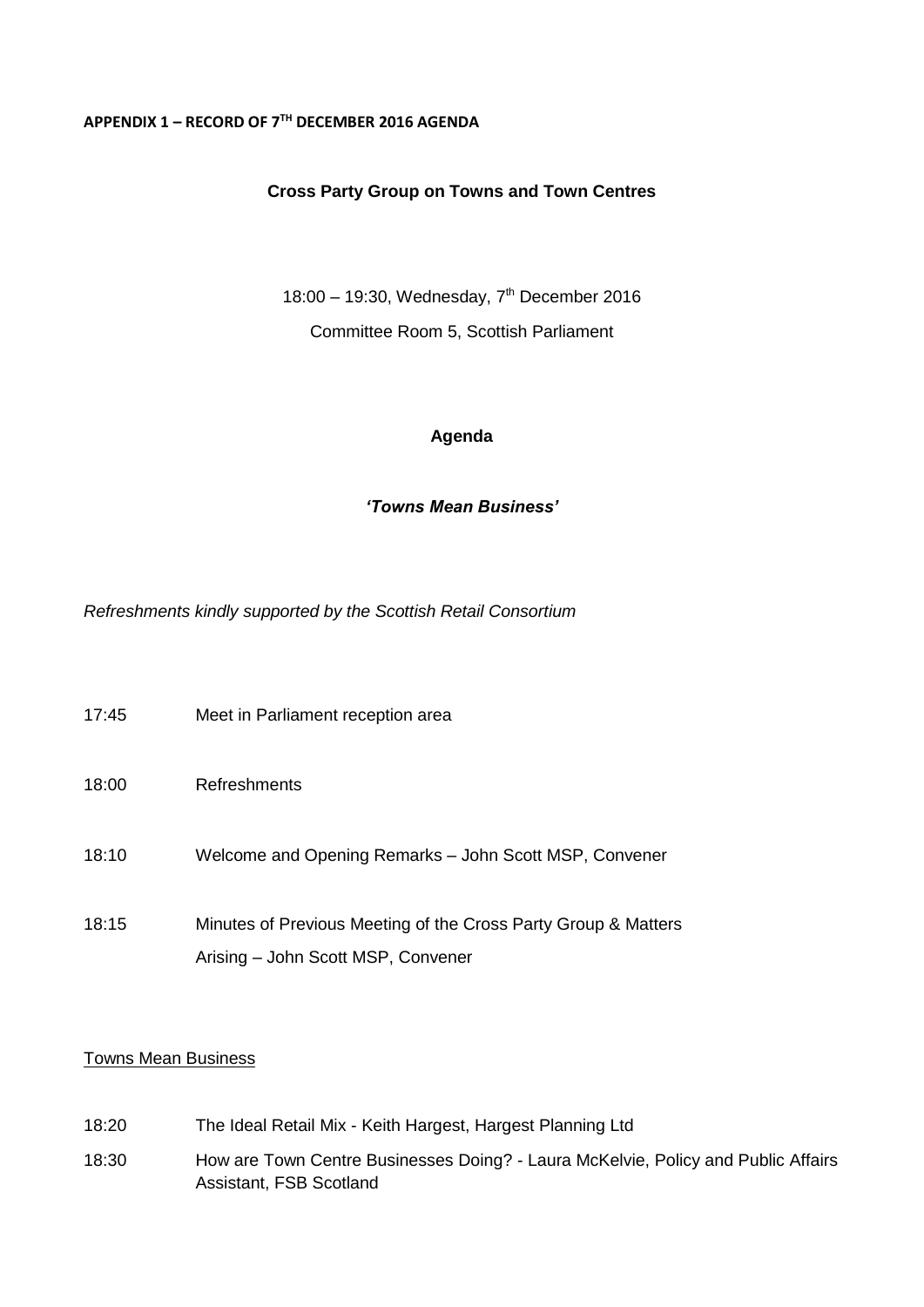- 18:40 Retail, High Streets and Transformational Change Ewan MacDonald-Russell, Head of Policy and External Affairs, Scottish Retail Consortium
- 18:50 Shopping Centres: Working Together with Communities and Town Centres Alexander Nicoll, Corporate Responsibility Director, Intu Properties Plc; Chair, ATCM; and Chair, Revo Community Engagement Working Group
- 19:00 Be Careful How you handle Charities Phil Prentice, Chief Officer, Scotland's Towns Partnership
- 19:05 Discussion

### Town Centre Action Plan Update

- 19:20 Scotland's Towns Partnership update, reported by Phil Prentice, Chief Officer, Scotland's Towns Partnership
- 19:25 Any Other Competent Business
- 19:30 Close of Meeting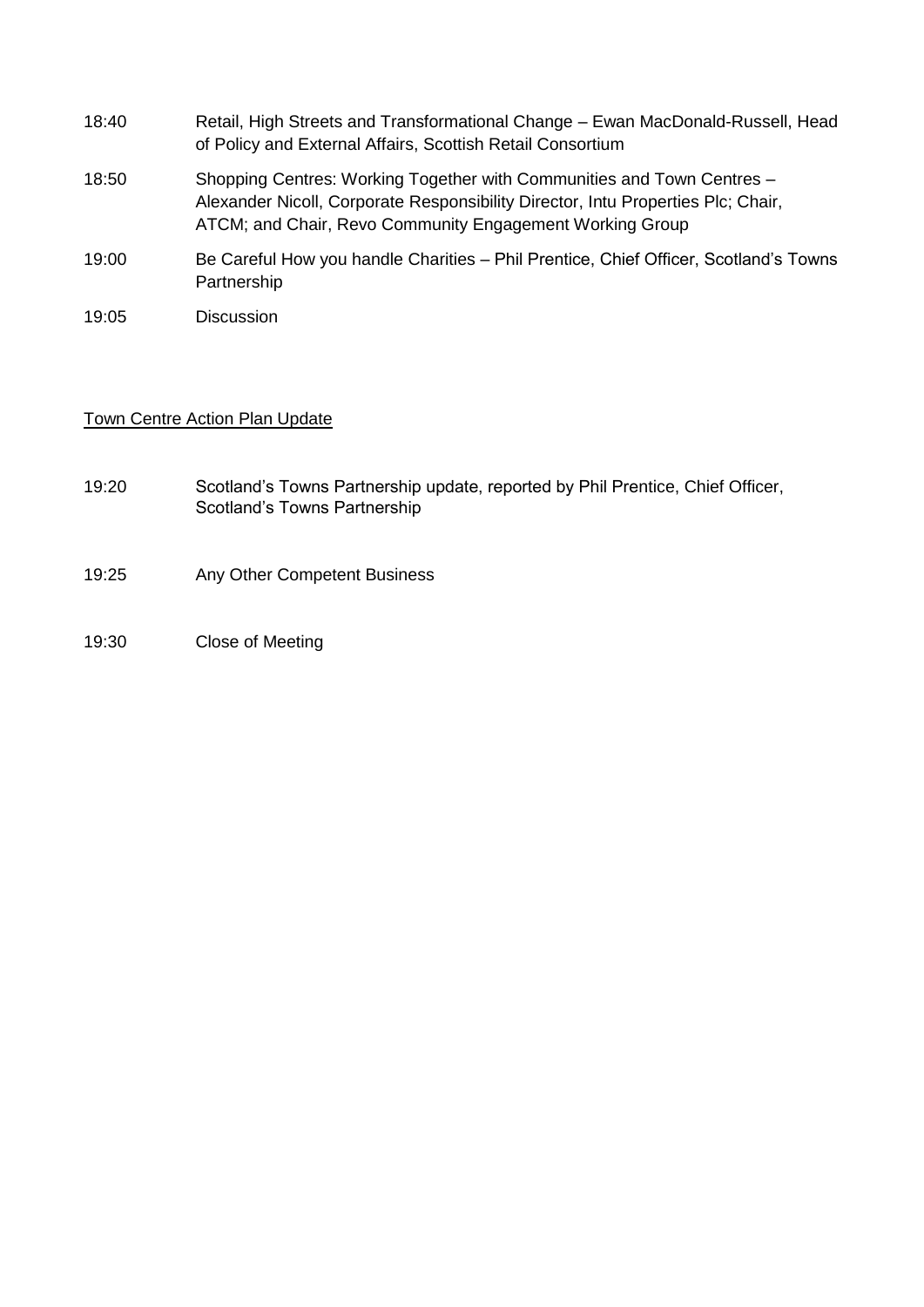#### **APPENDIX 2 – ATTENDANCE AND APOLOGIES FOR THE CPG ON 7 DECEMBER 2016**

#### **Cross Party Group on Towns and Town Centres**

18:00 – 19:30, Wednesday, 7th December 2016

Committee Room 5, Scottish Parliament

#### *APOLOGIES*

Jane Atterton, SRUC Simon Baldwin, Destination 66 Valentina Bold, Glasgow University Colin Corland, FSB Scotland Cllr Johanna Boyd, Stirling Council Louise Casenave Barbara Cummins, Historic Environment Scotland Ian Davison Porter, BIDs Scotland David Grove, Fife Council Ros Halley, Tartan Jigsaw Eileen Howat, South Ayrshire Council Marie Johnson, Newmilns Regeneration Association Tom Johnston, Scottish Chambers of Commerce Sarah Kennedy, Fort William Town Team Reeni Kennedy-Boyle, Fyne Futures Cllr Jenny Laing, Aberdeen City Council James Ledgerwood, Abellio ScotRail Roseanne MacKay Bernadette Malone, Perth and Kinross Council Ross Martin, SCDI Daniel McKendry, A+DS Yvonne McLellan, Scottish Greens Cllr Ian Miller, Perth and Kinross Council Belinda Miller, Aberdeenshire Council Dianne Miller Fergus Murray, Argyll and Bute Council Robin Osterley, Charity Retail Association Nairn Pearson, West Lothian Council Mary Pitcaithly, Falkirk Council Dennis Rodwell Beria Rodwell Janice Ross, Vale of Leven Trust Bill Sadler, The Grantown Society Jeremy Sainsbury, Natural Power Anna Watt, Lloyds TSB Foundation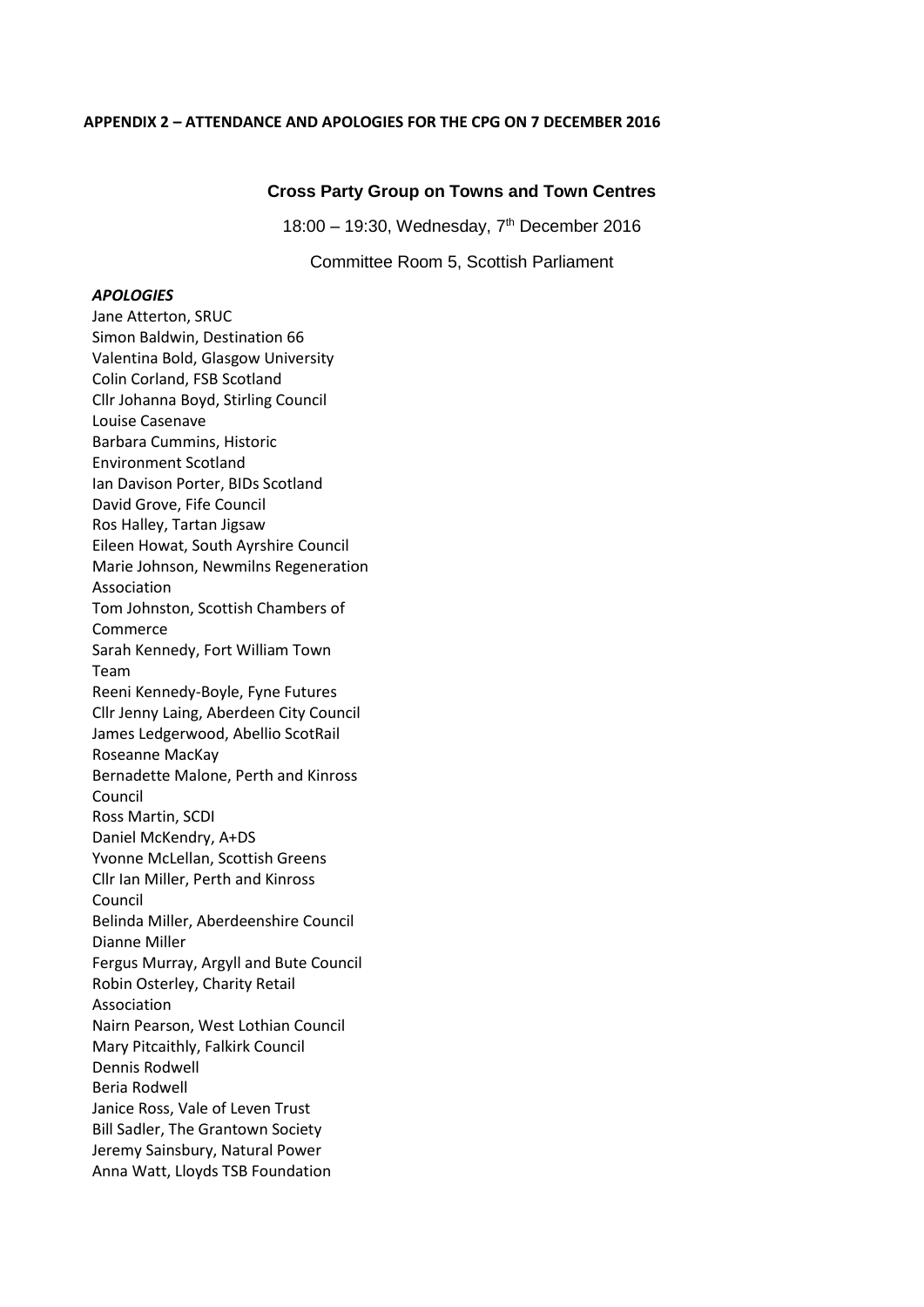### **ATTENDEES**

| Stuart    | <b>Baxter</b> | <b>East Lothian Council</b>                    |
|-----------|---------------|------------------------------------------------|
| Gordon    | Bell          | <b>The Retailer Group</b>                      |
| David     | Bell          | Ayr Renaissance                                |
| Elaine    | <b>Bone</b>   | Scotland's Towns Partnership                   |
| Ray       | Boyle         | <b>New Consensus</b>                           |
| Leigh     | Brown         | Perth and Kinross Council/ATCM                 |
| John      | Corbett       | Saol Community                                 |
| David     | Cowan         | <b>Scottish Government</b>                     |
| Tom       | Donaldson     | One Dalkeith                                   |
| Jack      | Duffy         | North Lanarkshire Council                      |
| Cllr Ian  | Ferguson      | <b>Fife Council</b>                            |
| lan       | Fowell        | <b>Scottish Small Towns</b>                    |
| Keith     | Geddes        | Pagoda Porter Novelli                          |
| Keith     | Hargest       | <b>Hargest Planning</b>                        |
| Derek     | Harper        | Eden Project                                   |
| Moira     | Henderson     | Cupar and North Fife Tourism Association       |
| Paul      | <b>Holmes</b> | FreshAyr                                       |
| Adam      | Johnson       | <b>Shout Business Solutions/Melrose Living</b> |
| Matt      | Kelcher       | <b>Charity Retail Association</b>              |
| David     | Lonsdale      | Scottish Retail Consortium                     |
|           | MacDonald-    |                                                |
| Ewan      | Russell       | Scottish Retail Consortium                     |
| Cathy     | Maclean       | West End BID                                   |
| Gillian   | Martin        | <b>MSP</b>                                     |
| Laura     | McKelvie      | <b>FSB Scotland</b>                            |
| Eva       | Milroy        | Crichton Institute                             |
| Donald    | Morrison      | <b>ABB Scotland</b>                            |
| Will      | Motion        | <b>Energy Edge</b>                             |
| Alexander | Nicoll        | Intu Properties                                |
| Caroline  | Parkinson     | Interface                                      |
| Phil      | Prentice      | <b>Scotland's Towns Partnership</b>            |
| Ewan      | Robertson     | Scotland's Towns Partnership                   |
| Angus     | Ross          |                                                |
| John      | Scott         | <b>MSP</b>                                     |
| Lucy      | Schofield     | <b>East Lothian Council</b>                    |
| Graham    | Simpson       | <b>MSP</b>                                     |
| Robert    | Singer        | FreshAyr                                       |
| Tom       | Sneddon       | <b>DTAS</b>                                    |